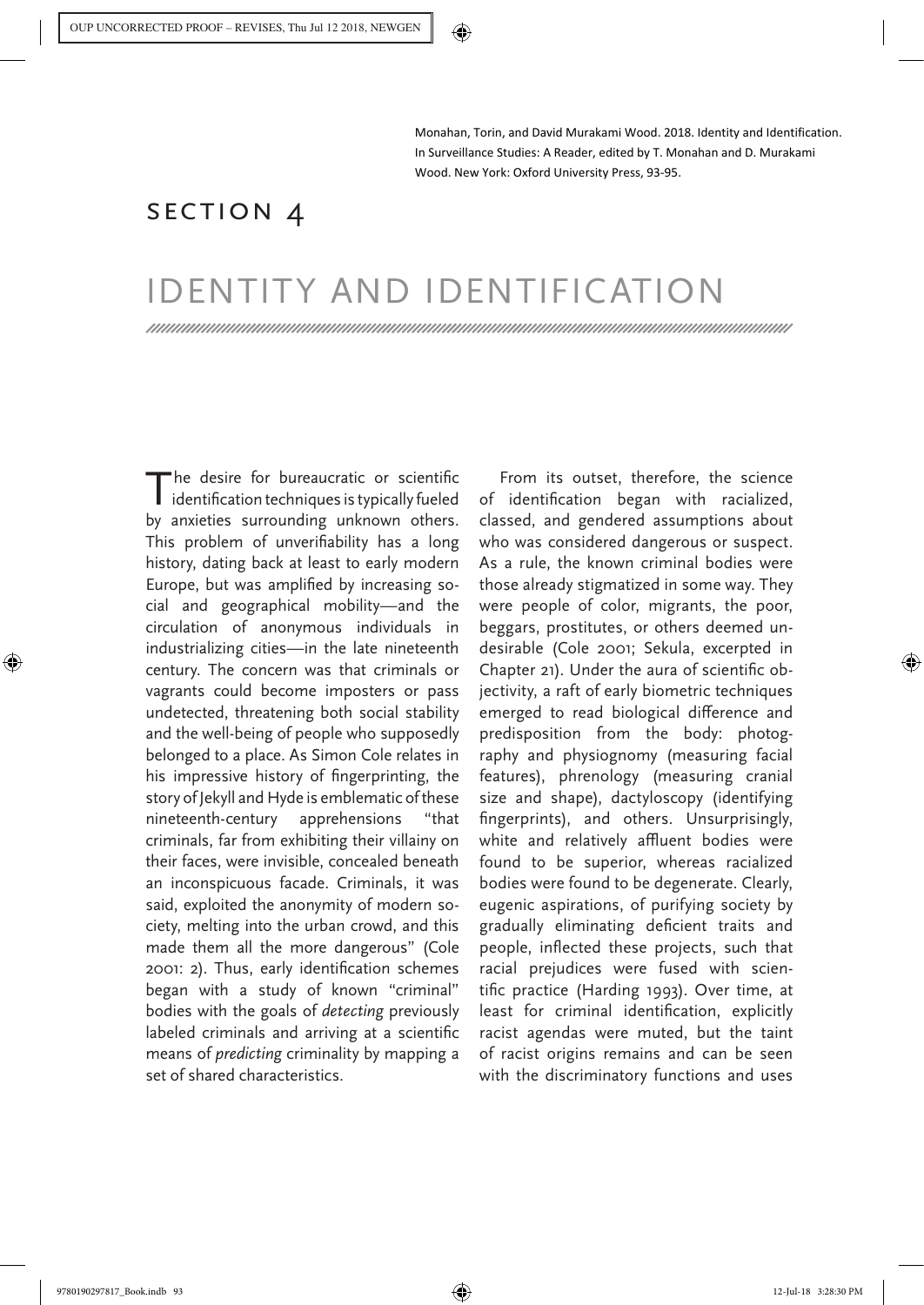of newer biometric systems today (Magnet, excerpted in Chapter 23).

State identification projects offer the most glaring examples of how discrimination may become encoded in—and reproduced through—abstraction. While the origins of many internal state identification schemes may have been to manage taxation and provide benefits for citizens, some of the worst atrocities against people have been facilitated by identification systems. As David Lyon writes, "In the midtwentieth century, infamous systems of internal passport were developed under the Nazi regime in Germany, in South Africa under apartheid, and in the Soviet Union. In Germany, where . . . the administration of the Holocaust represents the apogee of modernist rationality, International Business Machines (IBM) was recruited to provide the technical infrastructure for genocidal identification" (Lyon 2009: 46). In colonial Rwanda, the strict codification of the categories *Hutu, Tutsi*, and *Twa* by Belgian authorities in the 1930s artificially fixed ethnic identities and created rifts between groups, which later contributed to civil war and genocide in the 1990s (Lyon 2009). State identification systems have also played a crucial role in the identification and management of slaves, refugees, prisoners, welfare recipients, and more. As new identification systems come into being, such as India's massive biometric identity card scheme for its entire population or the United Nations' biometric system for tracking refugees, it is worth asking questions about their discriminatory potential.

The politics of surveillance reside in the tangled relationship between identity and identification. Whereas identity is colloquially thought of as one's core sense of self, as a self-fashioned personhood that one carries throughout the world of others, identification is a process of verification—of matching one's claims of identity to representations in

abstract systems (Barnard-Wills 2012). From this perspective, surveillance occurs through exposure to identification processes, where one is verified, categorized, and governed based upon her or his fit (or lack thereof) with the system in question, be that a passport control checkpoint, an online shopping site, or a college classroom. This narrative, however, paints over the socially constructed nature of identity to begin with. As Valentin Groebner (excerpted in Chapter 19) explains, identity historically "denoted not uniqueness, but the features that the various elements of a group had in common." The significance of group elements, physical traits, or individual abilities depends on a historically contingent system of social relations. As identification categories become codified in bureaucratic apparatuses and technological systems, the formation of identity through the negotiation of such categories can undermine any strong sense of self-ascription (van der Ploeg and Pridmore 2016). Tensions between identity and identification can be a good place to investigate the politics of surveillance, but the two formations coproduce each other and resist differentiation.

The excerpts in this section offer a window to the productive and repressive character of identification systems. Valentin Groebner traces the history of state identification systems in Western Europe, illustrating how they functioned to create the social world in their image but, also, inadvertently generated con men and imposters who could exploit the vulnerabilities of paper documents and records. John Torpey shows in his history of the passport that as countries asserted a monopoly on the legitimate means of movement, they effectively brought both "citizens" and the contemporary "nationstate" into being through the process of demarcating state territory and membership. Allan Sekula posits that the nineteenth-century use of photography to